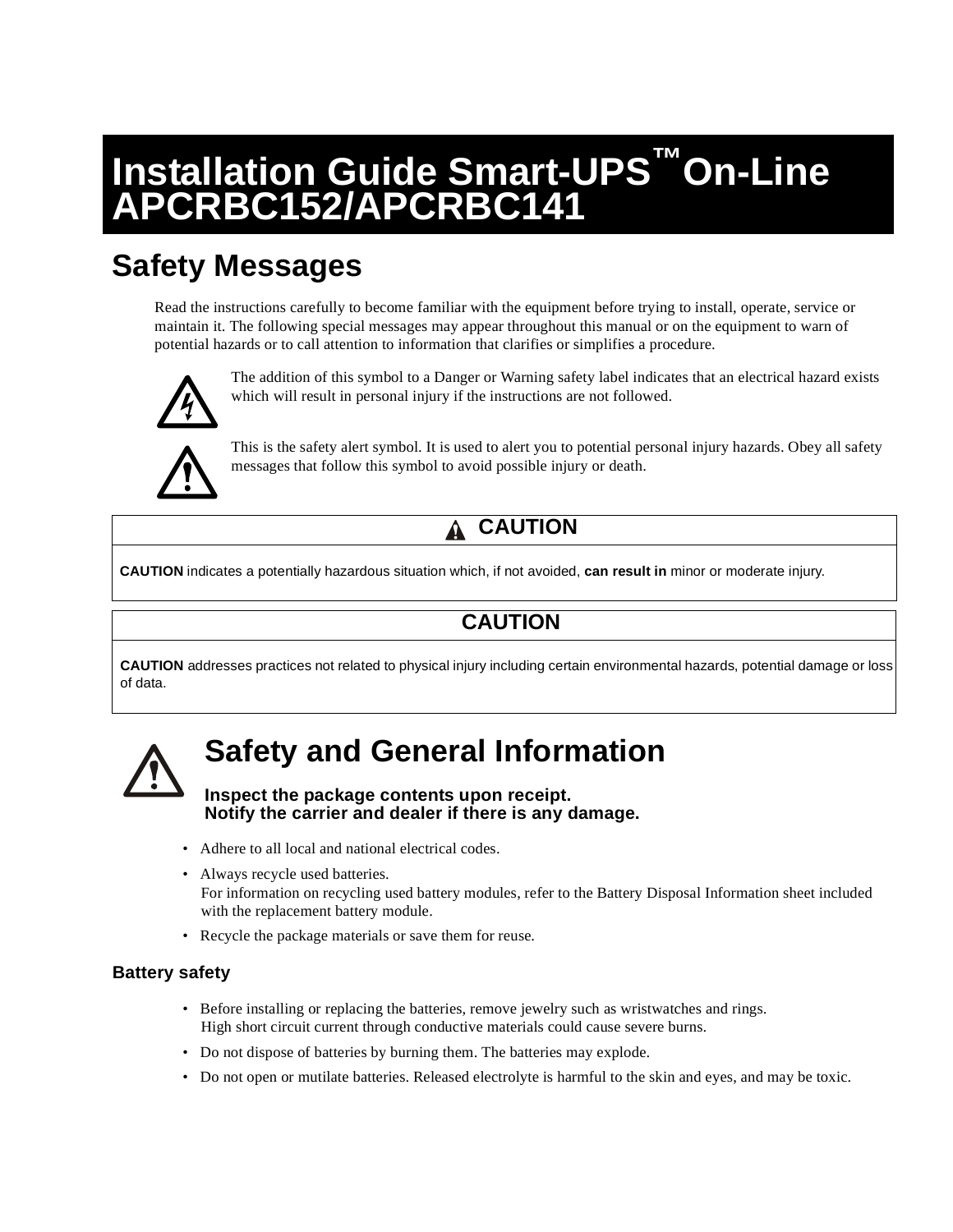## **Replace Battery Modules**

### **A CAUTION**

#### **DAMAGE TO EQUIPMENT OR PERSONNEL**

• The equipment is heavy. Each APCRBC152 battery module weighs 15.3 kg (33.7 lb) and each APCRBC141 battery module weighs 11.7 kg (25.8 lb).

• Always practice safe lifting techniques adequate for the weight of the equipment.

• Adhere to all local and national electrical codes.

• Use the battery model handle to slide the battery modules in and out of the UPS and external battery pack (XLBP).

• Do not use the handle to lift or carry the battery module.

• When replacing the battery modules, replace with the same type of battery modules.

**Failure to follow these instructions can result in equipment damage and minor or moderate injury.**

**Note: The batteries will charge to 90% capacity in the first three hours of operation on utility power. Do not expect full runtime capability during this initial charge period.**

| <b>Battery Module</b> | <b>UPS</b>              | <b>XLBP</b>       |
|-----------------------|-------------------------|-------------------|
| APCRBC152             | SRT3000XLx/SRT3000RMXLx | SRT96BP/SRT96RMBP |
| APCRBC141             | SRT2200XLx/SRT2200RMXLx | SRT72BP/SRT72RMBP |

#### **SRT2200XLx/SRT2200RMXLx/SRT3000XLx/SRT3000RMXLx UPS models**

 $500849a$ 





X3 suo0850a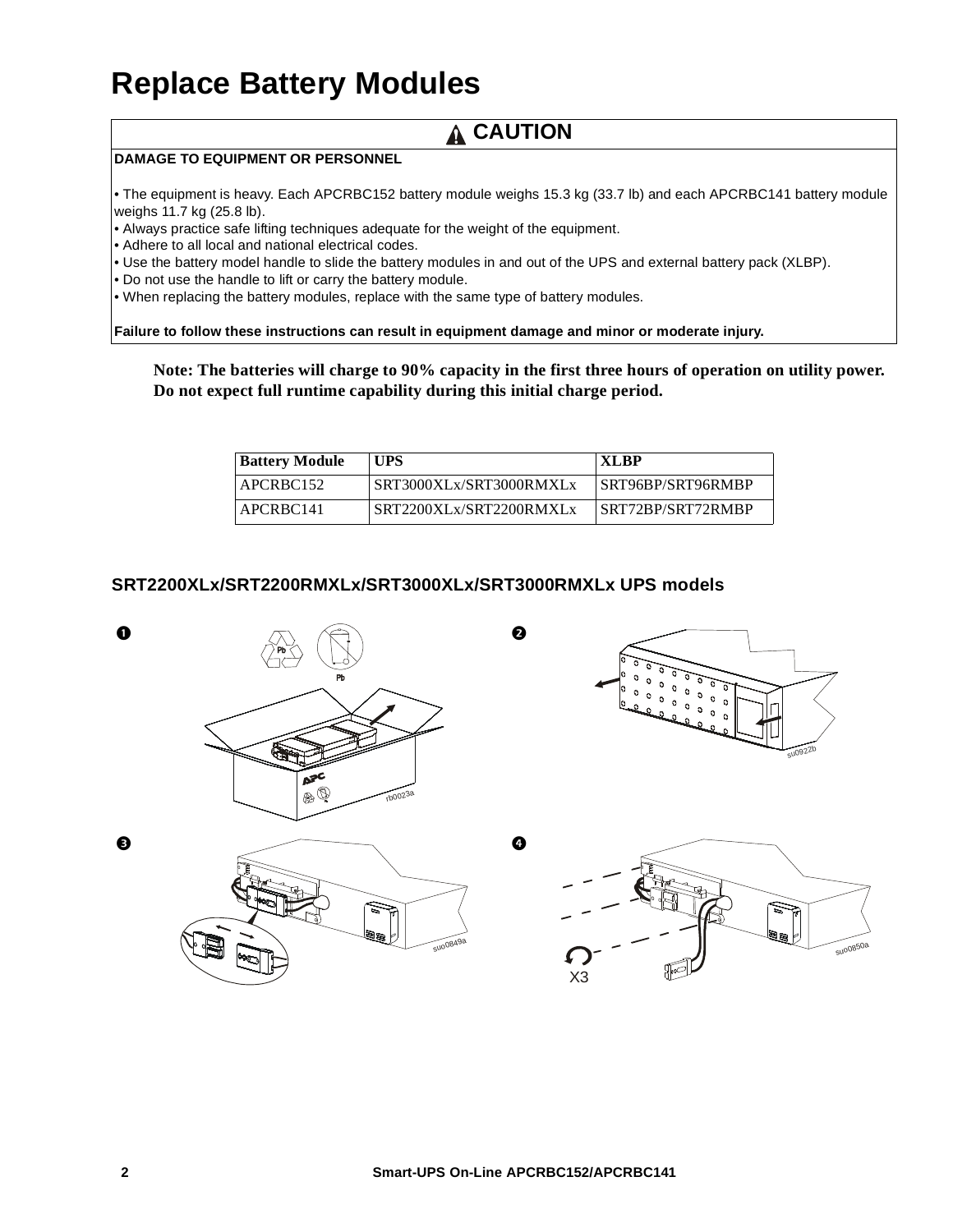



 $\circledast$ rb0023b

APCRBC152



 $\bullet$  APCRBC141





APCRBC152

![](_page_2_Figure_9.jpeg)

![](_page_2_Figure_10.jpeg)

 $s<sub>u</sub>$ 0922a

 $\odot$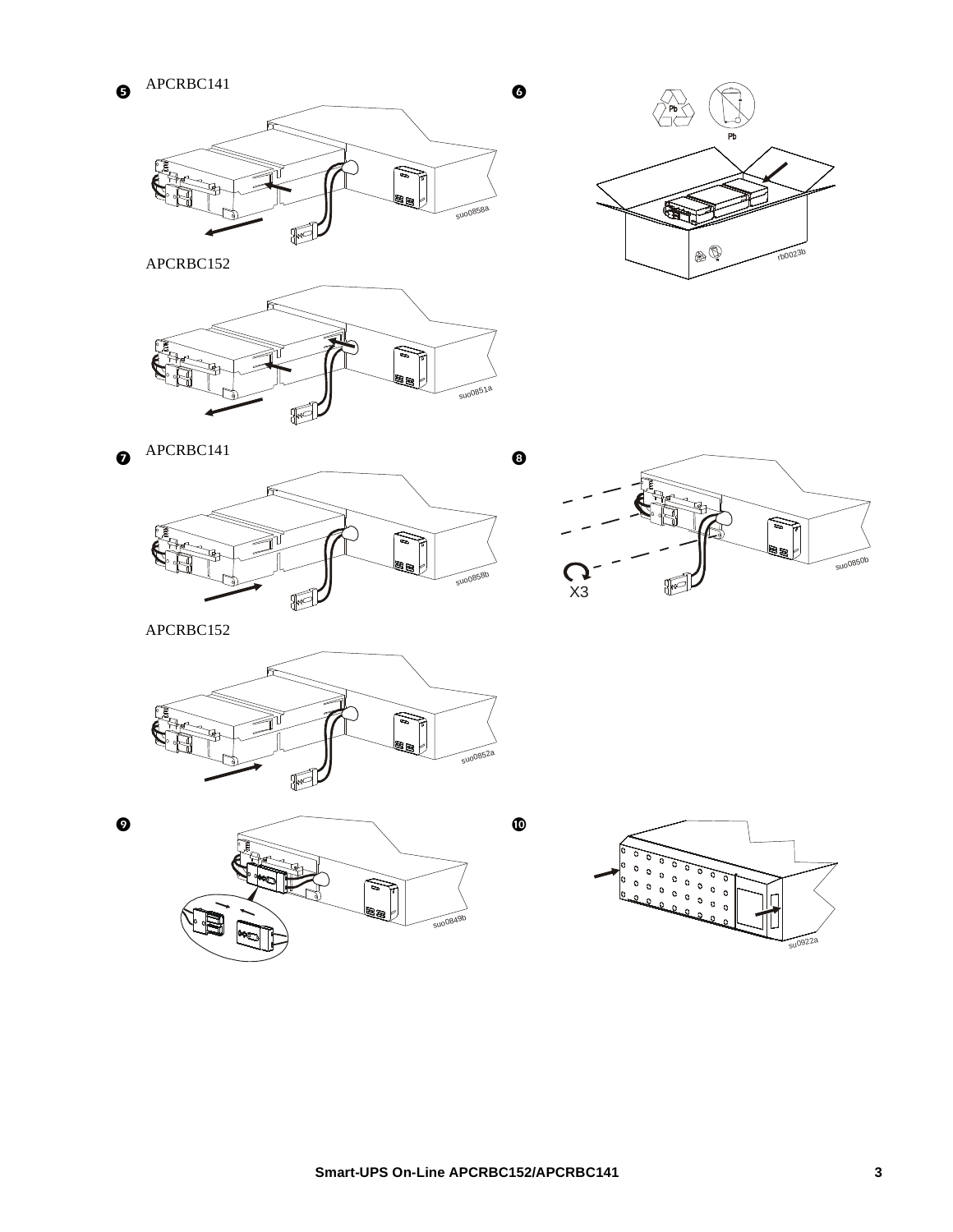### **SRT72BP/SRT72RMBP/SRT96BP/SRT96RMBP External battery packs**

![](_page_3_Picture_1.jpeg)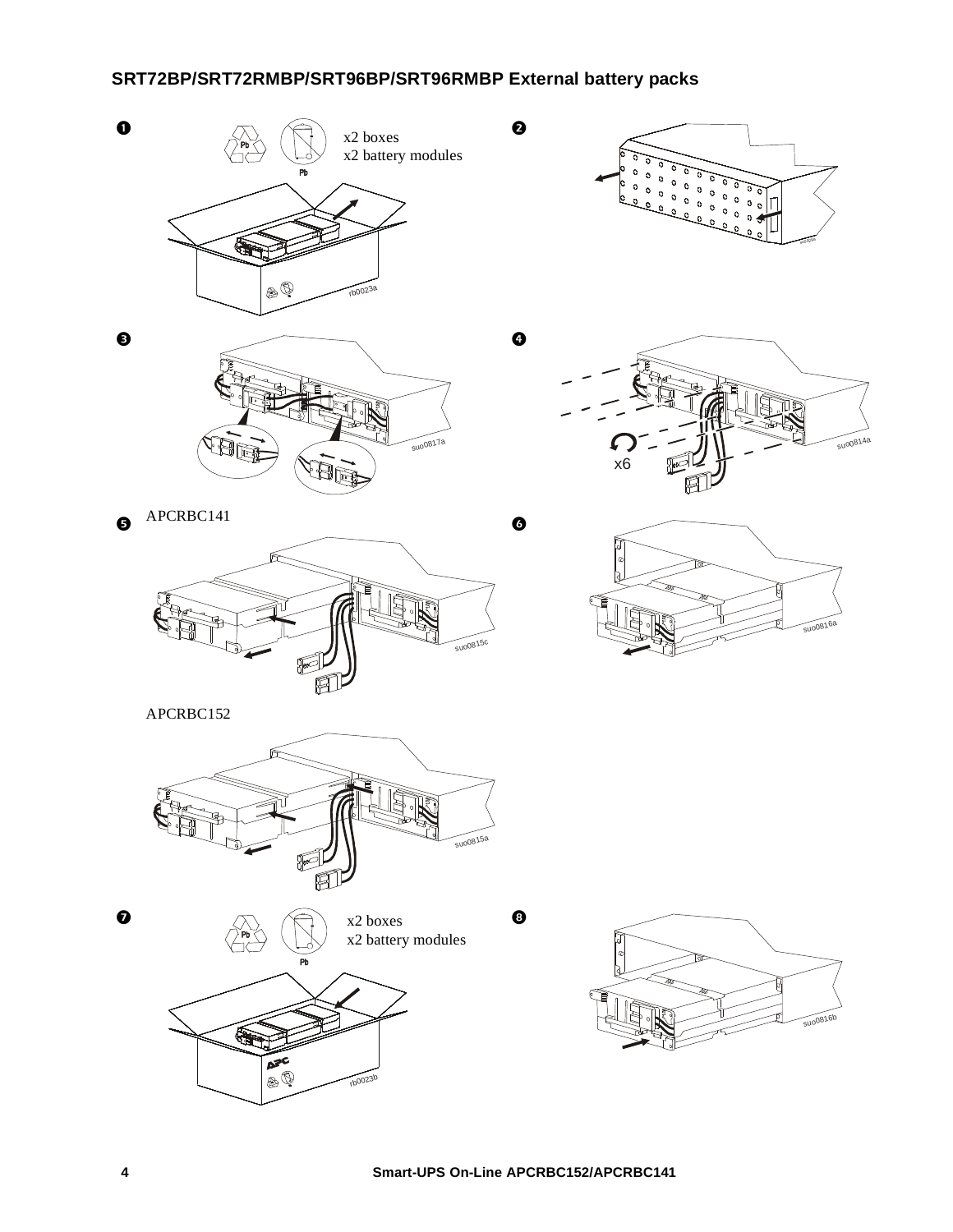![](_page_4_Figure_1.jpeg)

TB suo0814b  $\mathsf{C}$  $x6$ 

 $\pmb{\mathbb{O}}$ 

 $\mathbf{\Phi}$ 

APCRBC152

![](_page_4_Figure_4.jpeg)

ò

 $\bf \Phi$ 

![](_page_4_Figure_7.jpeg)